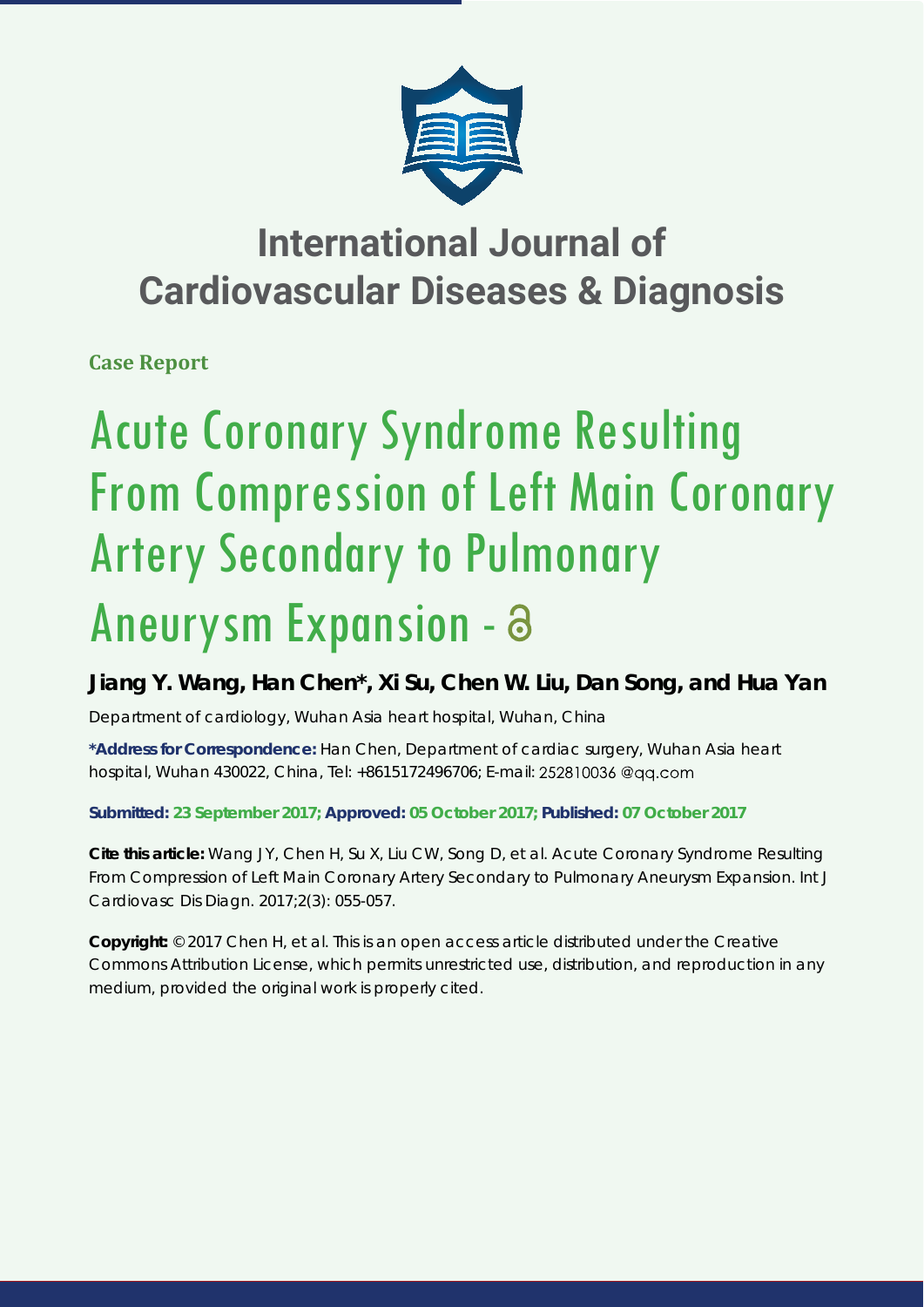#### **International Journal of Cardiovascular Diseases & Diagnosis**

A 51-year-old man presented to the emergency department with intermittent, nonexertional chest pain of 10 days' duration. Symptoms of chest pain were aggravated when the patient was on the left side. At 18 years of age, he had been diagnosed with a "hole in his heart" in the local hospital. His parents had declined options for treatment. On the Electrocardiogram (ECG) at emergency room, signs of acute myocardial infarction in the anterior territory were presented with ST depression in leads V1 to V6 and elevated in leads AVR, I, II. Troponin I concentration was 3.28 ng per milliliter (reference range,  $0$  to  $0.03$ ng per milliliter). After stabilization in the emergency department, he was transferred to coronary care, where echocardiography demonstrated a persistent Atrial Septal Defect (ASD) measuring 4.3×3.6 cm with a right-to-left shunt consistent with severe pulmonary hypertension and Eisenmenger syndrome. Left ventricular function was severely impaired (ejection fraction=35%). Following a review by the cardiology team, 5-F multipurpose catheter was repeatedly tried into the left and right coronary sinus successful, angiography showed 90% stenosis in proximal left main coronary artery stent and 50% lesion in the proximal left circumflex artery, and known occluded left anterior descending coronary artery with right to left collaterals (Figure 1). Multi detector computed tomography showed central pulmonary artery aneurysms; the main pulmonary trunk was 71.0 mm, the left pulmonary artery 45.3 mm, and the right pulmonary artery 66.2mm; the left pulmonary artery, and the basal segment of the pulmonary artery wall thrombus, accompanied by the calcification; the left pulmonary arterial trunk thrombosis was about 12.4mm (Figure 2). Coronary artery CT image showed the left main coronary artery was compressed arc depression, and the lumen stenosis is greater than 70% (Figure 3). Ultimately, the patient was executed to LPA thrombology +LPA endarterectomy + pulmonary artery angioplasty +ASD repair +TVP+FO seam closure + left main coronary artery exploration + temporary pacemaker resettlement. He was discharged to home 14 days after her presentation. Postcardio surgical operation coronary artery CT image showed left main coronary artery was not narrowed (Figure 4).

Compression of the left main coronary trunk has not been widely known. However, in 1957, Corday et al. [1], first pointed out that the distended main pulmonary artery easily compressed the left main coronary trunk because of the spatial position of the proximal part of the left coronary artery closed to the main pulmonary artery. Schaffer et al. [2], tried to prove the correlation between pulmonary pressure and coronary flow at autopsy which, however, was unsuccessful because the main pulmonary artery of the autopsied heart was not





**Figure 2:** Multidetector computed tomography.



**Figure 3:** Coronary artery CT image.



**Figure 4:** Coronary artery CT image post-cardio surgical operation.

sufficiently dilated. Mitsudo et al. [3], first reported the case of a female patient with ASD that was combined with severe narrowing of the ostium of the left main coronary trunk on angiography. After the patient died suddenly, the postmortem examination confirmed no anatomic or pathological abnormality of the coronary arteries. Also, they reported that, in adults with ASD and pulmonary hypertension, the coronary angiography revealed localized concave narrowing of the left main coronary trunk orifice in 7 (44%) of 16 patients. In patients without pulmonary hypertension, however, these findings were not observed. Fijiwara et al. [4], reported 3 cases of adult ASD with compression of the left main coronary trunk by dilated main pulmonary artery. In one patient of the three, magnetic resonance imaging study demonstrated that the left main coronary trunk ran close to the left main pulmonary artery so that the markedly distended pulmonary artery easily compressed the left main coronary trunk. In two of the three cases, one case died because of septicemia after closure of ASD, the narrowed left main coronary artery was no longer narrowed or improved the severity of narrowing after closure of ASD. In our case, pulmonary hypertension due to ASD had already been present before the corrective surgery and it was completely improved after the correction of the shunt up to the current admission. We concluded that the dilated pulmonary artery trunk due to ASD associated with pulmonary hypertension can be a possible cause of left main coronary artery occlusion and that, if the ASD closure was executed, the narrowing or occlusion of the left coronary artery could be resolved, even after operation, owing to irreversible pulmonary